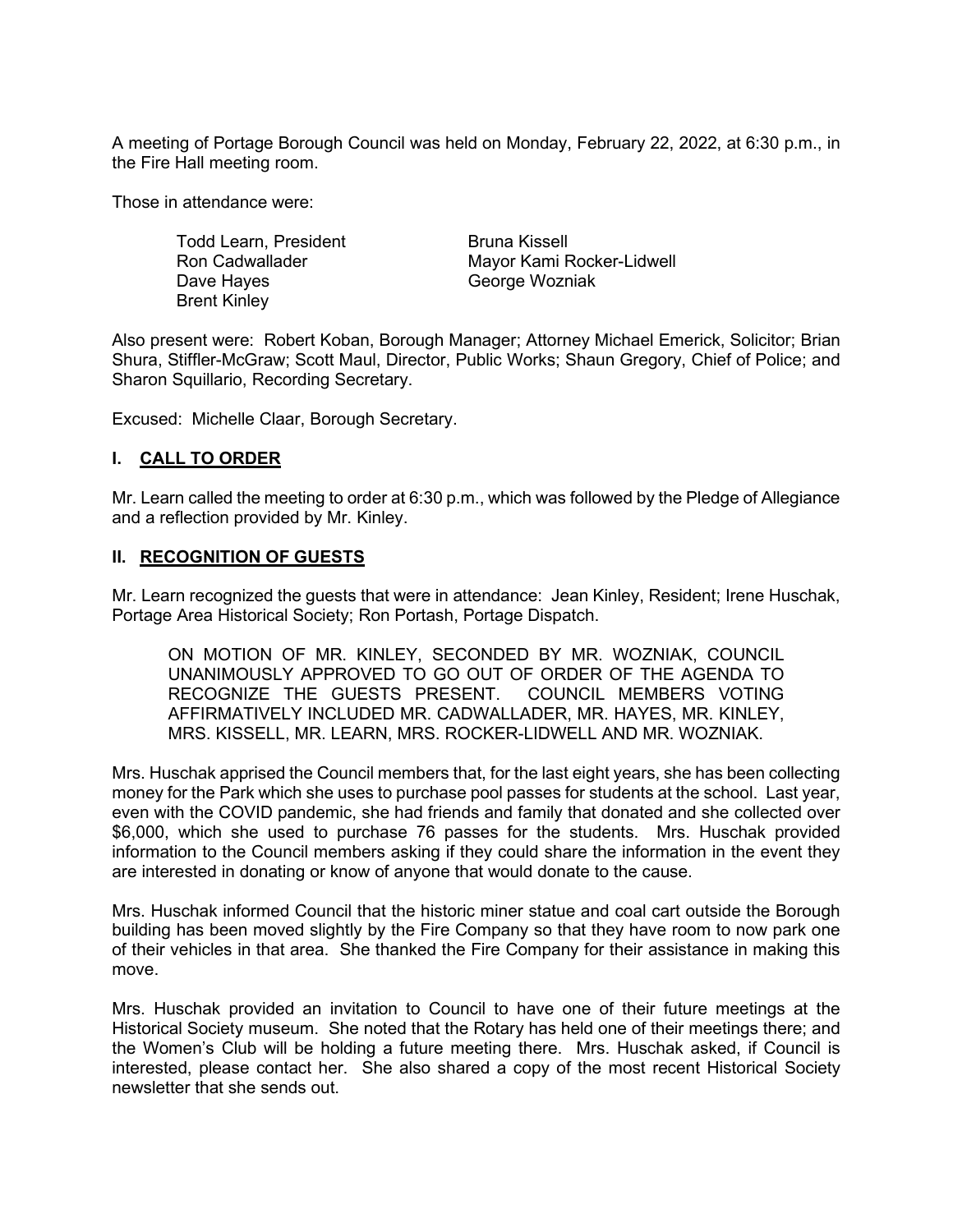Mrs. Huschak noted that last year she asked Council about the unused shale that is in the football stadium parking lot. Mrs. Huschak commented that the Fire Company was to use some of the shale; and when she talked to the owner of the company, he had said that the Fire Company used what they needed. She questioned Council if she would be permitted to have the extra shale for the path. Mr. Koban commented that he thought Council had already approved this; however, the shale is really not the Borough's to give to the Historical Society. Mrs. Huschak indicated that, when she talked to the owner of the company, he said that Mrs. Huschak would have to talk to Borough Council. Mr. Maul noted that, since the company left the shale here, it is basically abandoned now and would be available for Mrs. Huschak to use.

Mrs. Huschak apprised Council that the Portage/Allegheny National Historical Society provided to the local Historical Society a panorama of the Allegheny/Portage Railroad, which is 5 feet long x 4 feet wide x 2 feet deep and includes incline plane #2. She provided a photo of the panorama for Council to review and noted that Portage used to be called "Foot of 2" because it had incline plane #2 going through Plane Road. Mrs. Huschak indicated that, when looking at the picture, the building is where the substation would have been. She informed Council that she received two grants. Naomi Stager did the design; and Mark Petryshak built it so that nothing could get inside, so she is now ready to place the panorama along the highway. She received permission from PennDOT; however, she does need assistance in contacting Mr. Kondisko because he owns the property. Mrs. Huschak commented that Mr. Kondisko lives in Florida; and she has sent various messages and letters to him but has not heard back. Mr. Koban questioned where the panorama will be placed, to which Mrs. Huschak replied that we cannot place it on the corner because it will block traffic coming down Munster Road, so it will be placed between the Kondisko property and Tom Stager's property. This is why she would need the shale as well; and she questioned if Council was amenable to using the shale, to which Council agreed.

As it relates to the path, Mrs. Huschak informed Council that the grant has been written. There were some students that did a fundraiser; and they raised \$4,500 for the project. The Historical Society needed \$4,200 to write the grant; and they will hear in May whether they were awarded the grant or not. Mrs. Huschak stated that, if the Historical Society receives the grant, a diagram has been developed of what the path would look like; and she provided copies to Council. The path would be macadamed from Caldwell Avenue to the baseball field. If the grant is not received, since the students have raised \$4,500, the Sewer Authority has agreed to provide all of their dirt, the Township will do all the work, and PennDOT has agreed to provide all of their millings. Therefore, whether the grant is received or not, Mrs. Huschak pointed out, the path can be developed. The Township wants to wait a little bit because they are not sure how long it will take to get all of the dirt down near Kane Run, but the project should be completed sometime this summer.

Mrs. Huschak explained to Council that, because the path is only one-half mile long, she has never seen that much paperwork that has to be completed. She is working with Norfolk Southern and doing all type of work to get the path to Wilmore. She has delivered to the Court House the easements from the High School, which have been recorded; and she is awaiting a signature on one more easement before she can record it. From the beginning, Mrs. Huschak pointed out, we have talked about allowing individuals to ride their bicycles all the way to the Park. We had talked about using Cunard and Maple Streets because Hammers Street has a stop sign on every corner as well as traffic on both sides. She noted that Maple Street has no parking and only two stop signs. Mrs. Huschak pointed out that she has talked to several people; and they said that, if you look at this, the path starts at the parking lot; and when coming out of the parking lot, there is a blind corner. Therefore, perhaps instead of coming straight across Cunard, we should go the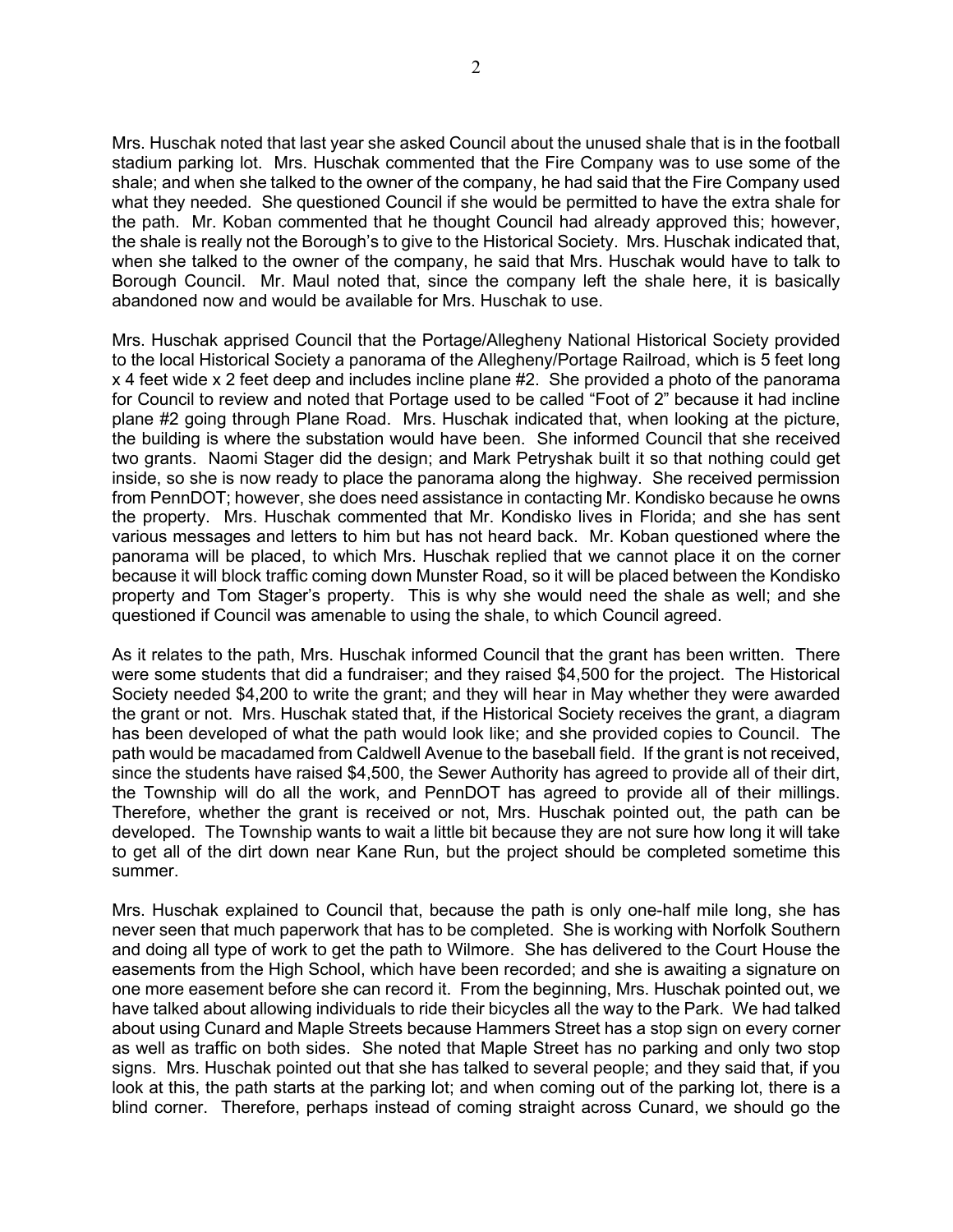entire way down Gillespie. Mrs. Huschak indicated that she has already checked about the paint and we would have to look at placing the bicycle stencils and arrows.

Attorney Emerick pointed out that his understanding is that the path only went on a slight portion of a State road, to which Mr. Koban replied that there would be no State roads involved. Attorney Emerick commented that, if this is the case, there would be no stipulations if it is Borough streets. Mrs. Huschak questioned who she would speak with in the Borough. Mr. Koban questioned if we would have to do an Ordinance to designate the bicycle path, to which Attorney Emerick replied negatively, stating that you would only be advising motorists of bicycles in the area and not creating a separate bicycle road. Mrs. Huschak indicated that there would be signs along the road and every intersection would have a bicycle stencil. Mr. Koban noted that Mrs. Huschak should work in conjunction with Mr. Maul. Mrs. Huschak pointed out that the other concern is the two stop signs because adults would slow down and stop but she fears children would not. One of the stop signs is on Jefferson Avenue, which is located in the Township. The stop signs run north and south, Mrs. Huschak noted; and if we can move the two stop signs to go east and west, the bicycles will be able to go straight through. The Township is already looking at the process to move their stop sign, so the Borough would need to look at the other stop sign. Mr. Maul noted that, if you are looking at moving the stop sign because of its location, we may need to do this via Ordinance. He commented that, because of the location of the stop sign that Mrs. Huschak is referencing, if you would move it to go east and west, you would have two intersections involved and you cannot have double stop signs that close together. In addition, there is no stop sign coming up Gillespie Avenue currently. Mr. Maul indicated that he would have to take a closer look at this.

Mr. Koban explained that this is not as easy to do as it sounds. We would have to work with the Director of Public Works, do a traffic study if there is a concern with speed and traffic flow, do an Ordinance, etc. Mrs. Huschak indicated that she understands this and it does not have to be done, but if it can, it would be better. Mayor Rocker-Lidwell pointed out that one of the stop signs in question has a tree in front of it, which impacts visibility, and the other has a bush in front of it that also impacts visibility. Mrs. Huschak emphasized that the path to the Park is important; and she talked to store owners who are so upset that traffic is coming down South Railroad Street and leaving Portage and not coming through town. Therefore, if people are coming through from Wilmore to Portage, they will go via Johnson Avenue to the Park. We are also looking at people coming to Portage from out of town to the Park. Mrs. Huschak emphasized that changing the stop signs is not a big deal, but if is something that could be considered it would be better. She explained that last year Croyle Township got involved in the path; and from the underpass in Summerhill to Sossong's, there is already a bike trail. Mrs. Huschak pointed out that she had a meeting with Jim McCaulley; and Pristine Resources owns a lot of the old mining property. They own the property from Sossong's to Wilmore; and they have no problem placing the path in that area. Jeffrey McCaully has also spent an entire day at the courthouse researching about Norfolk Southern; and since Norfolk Southern does not have to pay taxes, all of their information is different than other property owners. Mrs. Huschak pointed out to Council that the bicycle path is definitely coming; and she will keep Council informed of further developments.

Mr. Learn acknowledged Ms. Kinley, who stated that she has noticed over the last two weeks that the area on lower Main Street near Dulancey Drive is absolutely filthy due to the coal dirt and that Cooney needs to assist in cleaning that area up. She pointed out that this should not be the responsibility of the Borough. Ms. Kinley indicated that at one time Cooney had a street sweeper that they were using. She pointed out that she feels bad for residents that live in that area that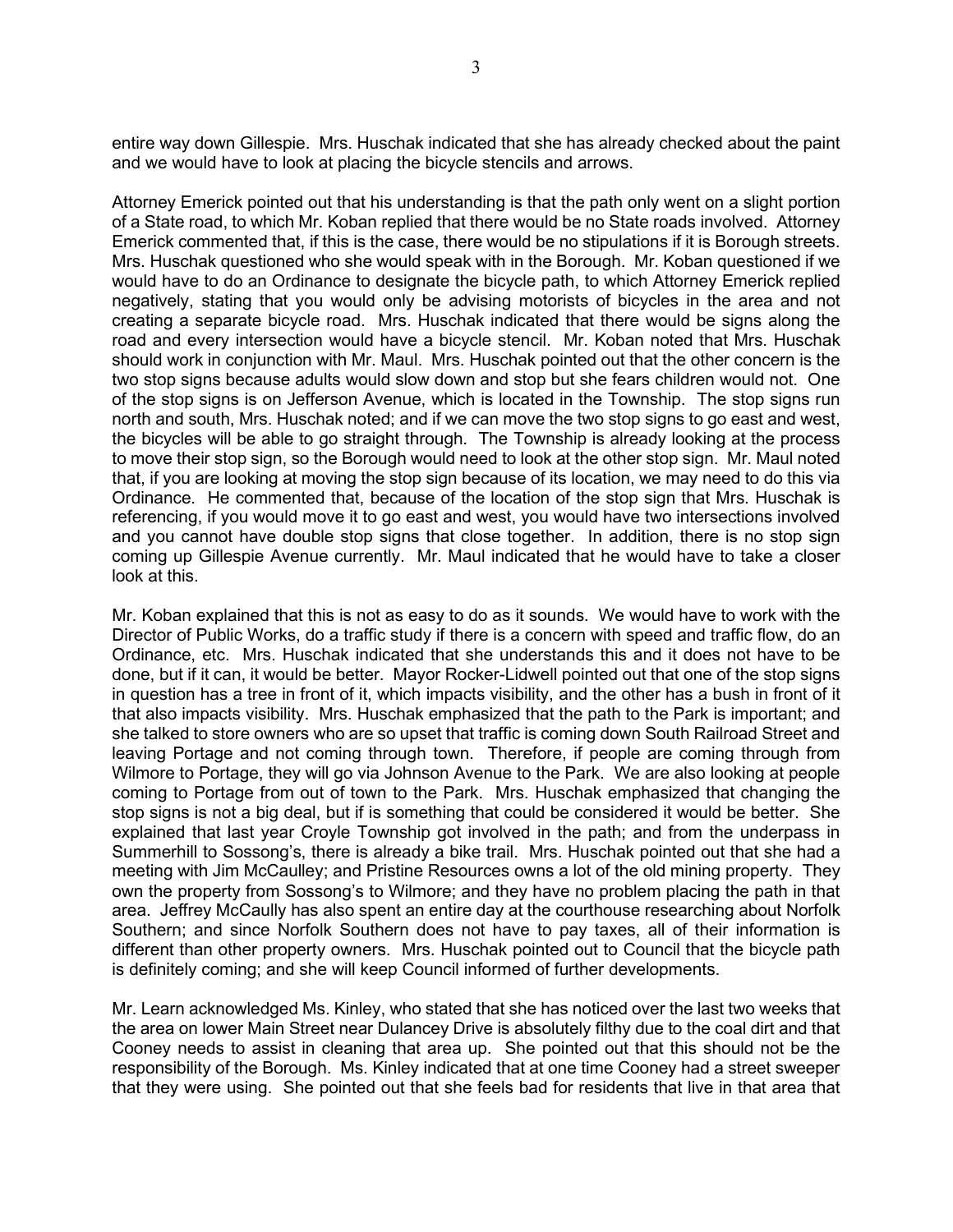have to look at the dirt. Ms. Kinley commented that she also wanted to mention about the cracks in the new sidewalks.

#### **III. REPORTS**

#### • Borough Manager

Mr. Koban indicated that his report was provided prior to the meeting.

Mr. Koban pointed out that, due to Ms. Claar's absence, he would like to acknowledge the efforts of Mr. Maul and Chief Gregory in running items back and forth to Ms. Claar. He noted that he, along with Chief Gregory and Mr. Maul, have been holding things together in Ms. Claar's absence. Her absence has been affecting some of the day-to-day operations, such as the telephone calls and emails. Mr. Koban noted that Ms. Claar should be released by her physician to return to work by the end of February/beginning of March.

• Solicitor

Attorney Emerick commented that his report was provided prior to the meeting.

Attorney Emerick noted that there was no update on the first item in his report. As it relates to the second item on his report, President of Council has in front of him the six deeds for transfer that Council has been discussing with DCNR. It has been determined that the deeds that are not in the Borough's name, such as those in the name of the Portage Township Road Supervisor, they are not concerned about. It was thought that one of the deeds had a house on it, which has been resolved. Attorney Emerick pointed out that once the deeds are executed, he will record those and the issue will be resolved.

Attorney Emerick noted that the third item on his report is still pending. As it relates to the fourth item on his report, he had hoped to have a settlement agreement with the County on the Hammers Street assessment. Another conference has been scheduled for March 14; and two meetings have been scheduled prior to that date. Attorney Emerick commented that it is hoped that the County will authorize settlement of the appeal.

• Engineer

Mr. Shura noted that his report was provided to Council prior to the meeting.

Mr. Shura stated that, since the report was provided, as it relates to the Trout Run project, we have received comments from DEP and have responded to them. DEP should be issuing a permit so that we can move ahead with the project. Mr. Koban asked that he be provided a copy of the final comments that were provided to DEP.

Mr. Shura indicated that, as it relates to 909/911 Jefferson Avenue, he has not had a chance to talk to Mr. Campbell. Chief Gregory noted that he spoke with Mr. Nicolson who gave him a run around about getting into the interior of the house and that he had to speak to his attorney. Mr. Koban indicated that we need direction from Council relative to this matter. Attorney Emerick pointed out that what has been done in the past is relying on an exterior view of the property and move forward based on this. Mr. Shura noted that he can have Tim move forward if this is the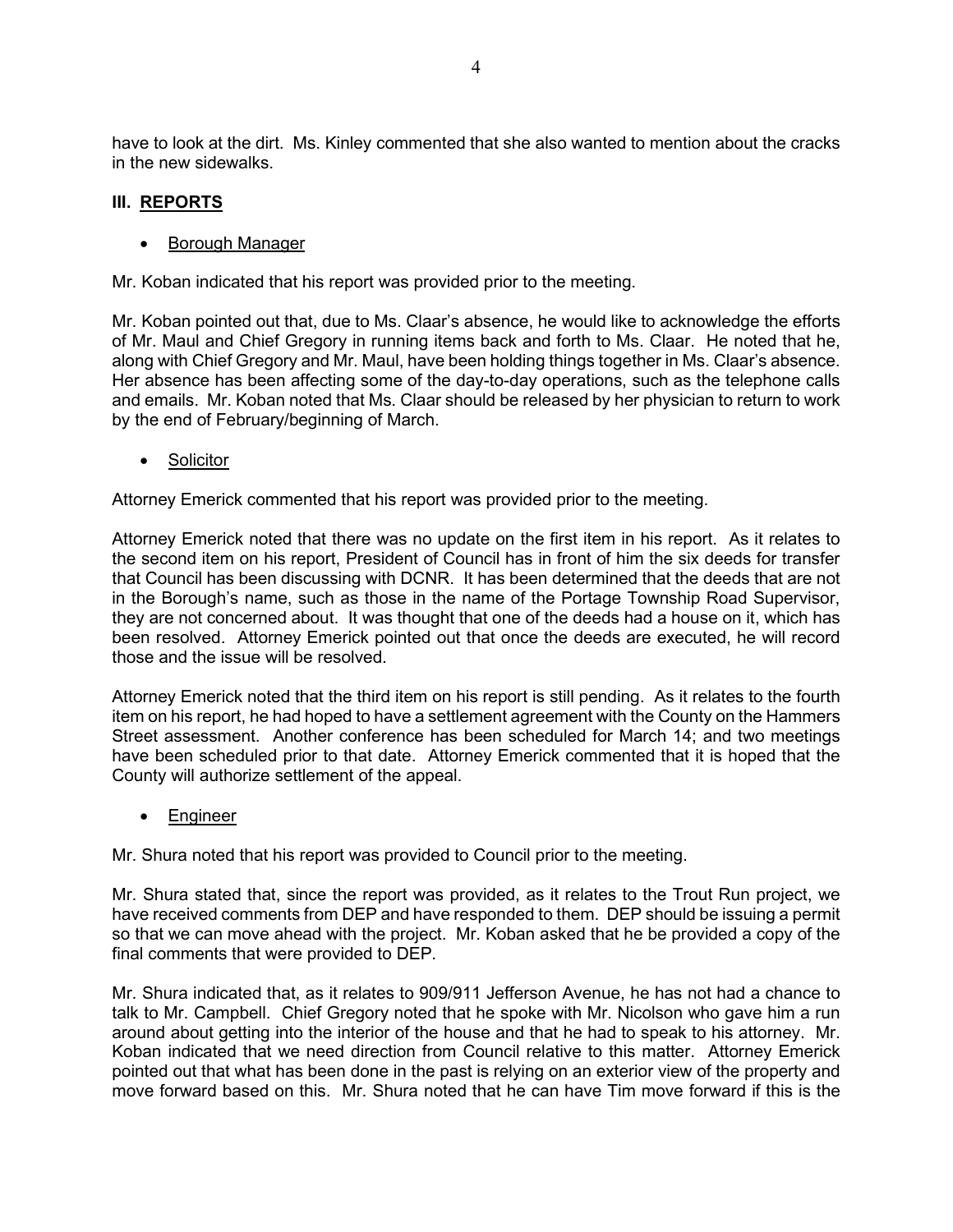case. Mr. Koban commented that it is pretty well defined in the Ordinance as to the qualifications and a hole in the roof would qualify. However, we wanted to see the status from the interior of the structure to see if both sides of the house were affected. Mr. Shura agreed that, without seeing the inside of the structure, we assume it is the whole structure affected. Mr. Shura noted that he would have Tim proceed.

• Chief of Police

Chief Gregory commented that his report was provided to Council prior to the meeting and that he had nothing to add to the report.

• Director of Public Works

Mr. Maul commented that his report was provided to Council prior to the meeting and that he had nothing to add to the report.

## **IV. CORRESPONDENCE**

Mr. Learn noted that information was received relative to the Portage Fire Company annual awards banquet to be held on Saturday, March 12, 2002 at 5:30 p.m. at the Cassandra Hall. Mr. Koban questioned Council on who would be able to attend; and Council members responded to Mr. Koban.

#### **V. MINUTES OF PREVIOUS MEETINGS**

Mr. Learn noted that minutes from the January reorganization meeting, regular meeting and Committee meetings were distributed prior to the meeting for review by the Council members.

As it relates to the January 17, 2022 minutes, Mr. Hayes indicated that there was a statement in the minutes on Page 5 that reads "Mr. Hayes indicated that this was stated in an Executive Session." Mr. Hayes indicated that he could not have stated this because Council did not have an Executive Session. Mr. Koban commented that he vaguely remembers Mr. Hayes making this statement. Mr. Hayes noted that a different person at the meeting was commenting about different things being said in Executive Session so he could not have stated this because Council did not have an Executive Session. Mr. Hayes pointed out that he had brought up a question that everyone had about the ATVs and certain people indicated that it was stated in an Executive Session. Mr. Koban questioned what correction Mr. Hayes wanted to make to the minutes. Mr. Kinley suggested that the tape be reviewed from the last meeting, to which Mr. Hayes replied that he had stated something about the ATVs and Mr. Kinley replied that he could not bring it up because it was discussed in Executive Session. Mr. Learn questioned if Mr. Hayes would like this statement to be stricken from the minutes, to which Mr. Hayes replied affirmatively.

ON MOTION OF MR. WOZNIAK, SECONDED BY MRS. KISSELL, COUNCIL UNANIMOUSLY APPROVED THE MINUTES OF THE JANUARY 3 REORGANIZATION MEETING, REGULAR MEETING AND JANUARY 17, 2022 COMMITTEE MEETING AS PRESENTED, WITH THE CHANGE IN THE MINUTES OF THE JANUARY 17, 2022 MINUTES AS DISCUSSED ABOVE. COUNCIL MEMBERS VOTING AFFIRMATIVELY INCLUDED MR. WOZNIAK, MR. CADWALLADER, MAYOR ROCKER-LIDWELL, MR. KINLEY, MRS. KISSELL, MR. LEARN AND MR. HAYES.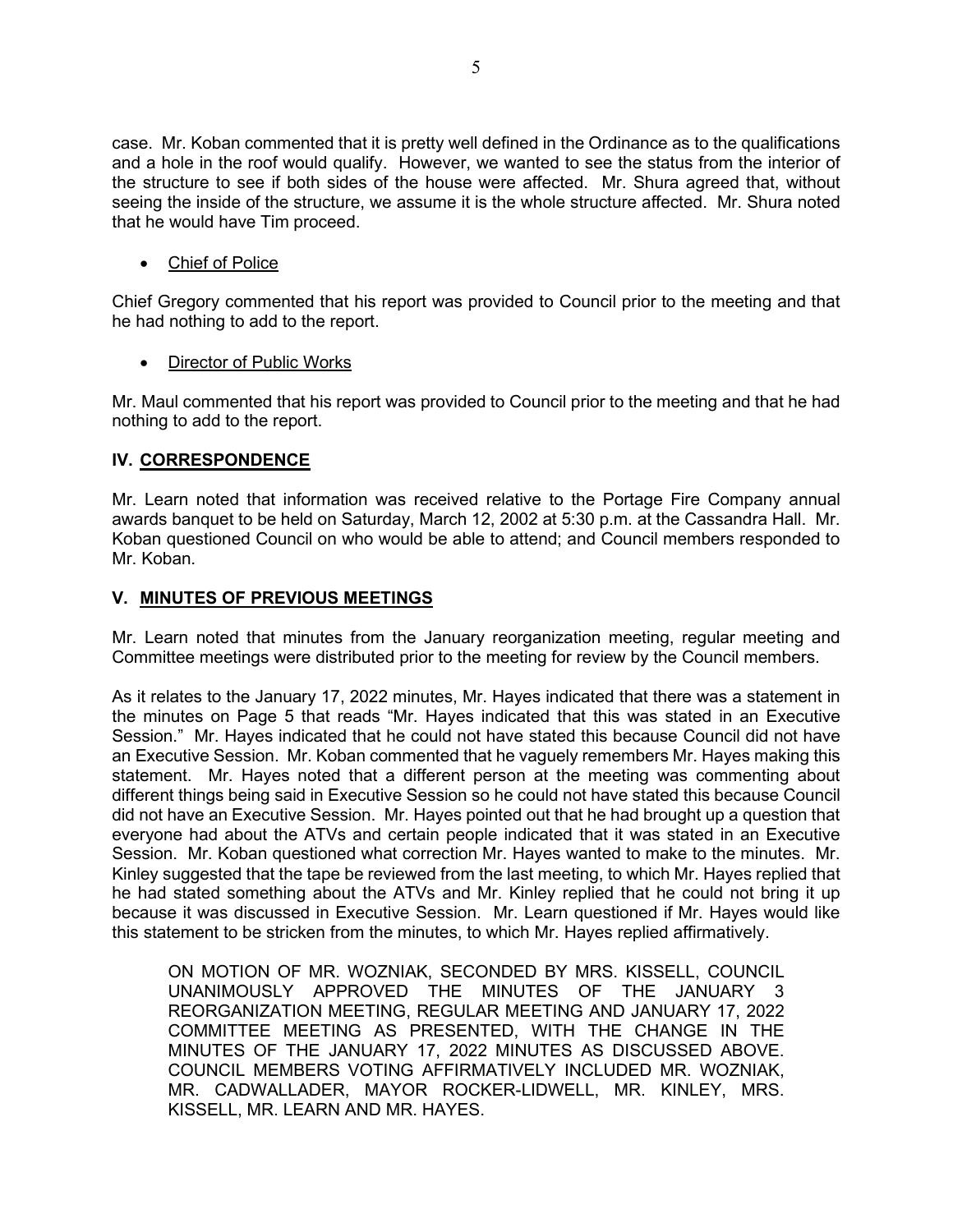## **VI. TREASURER'S REPORT AND BILLS TO BE PAID**

ON MOTION OF MR. KINLEY, SECONDED BY MR. CADWALLADER, COUNCIL UNANIMOUSLY APPROVED THE TREASURER'S REPORT, BILLS AND ADDITIONAL BILLS TO BE PAID AS PRESENTED IN WRITTEN FORM. VIA A ROLL CALL VOTE, COUNCIL MEMBERS VOTING AFFIRMATIVELY INCLUDED MR. WOZNIAK, MR. CADWALLADER, MAYOR ROCKER-LIDWELL, MR. KINLEY, MRS. KISSELL, MR. LEARN AND MR. HAYES.

## **VII.REPORTS RECEIVED**

ON MOTION OF MR. WOZNIAK, SECONDED BY MAYOR ROCKER-LIDWELL, COUNCIL UNANIMOUSLY ACCEPTED THE REPORTS FROM THE PORTAGE WATER AUTHORITY, PORTAGE SEWER AUTHORITY AND LMIA AS PRESENTED. COUNCIL MEMBERS VOTING AFFIRMATIVELY INCLUDED MR. WOZNIAK, MR. CADWALLADER, MAYOR ROCKER-LIDWELL, MR. KINLEY, MRS. KISSELL, MR. LEARN AND MR. HAYES.

## **VIII. UNFINISHED BUSINESS**

• Peer Grant

As it relates to the Peer Grant closeout, Mr. Koban informed the Board that the new Portage Area Joint Parks and Recreation Board will be meeting next Monday, February 28. The new Board will be continuing the process of tying up the job description for the new Recreation Manager position so that we advertise appropriately. Mr. Koban noted that we will need to close out the current grant before proceeding with the rider grant; however, there are things that we can be working on before proceeding such as the job description, advertising, etc. Mr. Learn questioned if the meeting of the new Board will be public meetings, to which Mrs. Squillario replied affirmatively.

# • Main Street Project

Mr. Koban informed Council that we have had numerous comments and concerns that have come up relative to the new sidewalks on Main Street. He noted that he asked Mr. Maul and his team to review both sides of the project area and document any cracks; and there are some concerns. Mr. Koban pointed out that it was brought up to him at one point that some of the cracks may have been caused by the fact that we were using Borough equipment to clean the sidewalks; however, he did investigate this and the equipment was not on the sidewalks because it did not fit on the sidewalks. He noted that he wanted to bring this up in the event that Council members hear this and can clarify any concerns from the public. Mr. Koban informed Council that he and Bruce were to meet on the Caldwell Avenue drain concern; and he will contact Bruce so that they can walk the project area to address the areas found by Mr. Maul and his team. He will them bring this information back to Council. Mr. Koban noted that we may need to hold the contractor responsible, which he is sure PennDOT will do, but he does not want to come to any conclusions. Mr. Learn questioned if they are all lifting cracks, to which Mr. Koban replied that not all are lifting cracks and that some are stress cracks. Mr. Cadwallader and Mr. Maul discussed some concerns about the lifting of the sidewalks at the dance studio as well as an area at Harpo's. Mr. Maul pointed out that there were 29 cracked slabs found; however, a lot of them were the joints and not at the cuts. Mr. Wozniak questioned if PennDOT is involved, to which Mr. Koban replied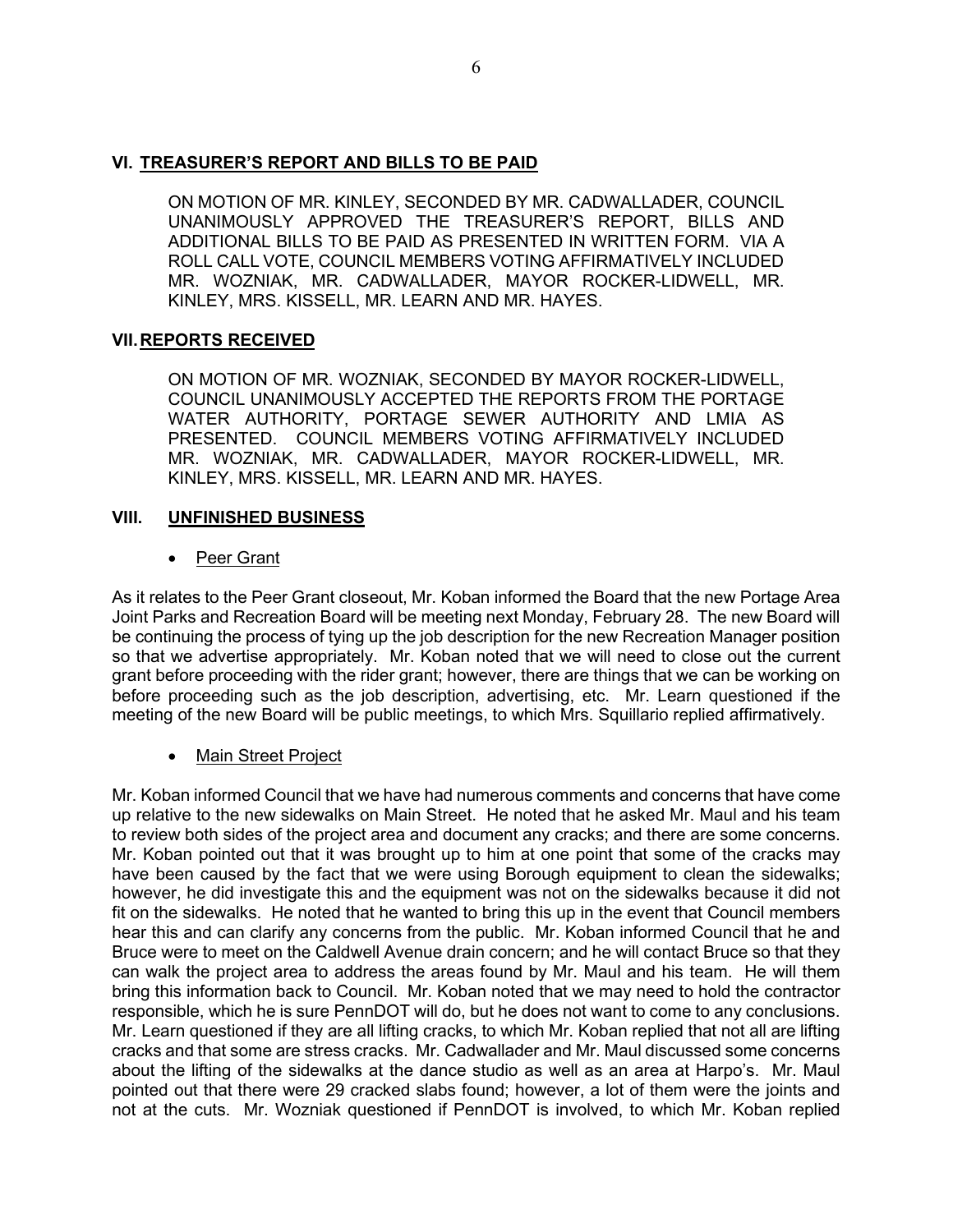affirmatively. Mr. Cadwallader pointed out that PennDOT would ultimately be responsible because they hired the contractor and if we do not get satisfaction we would have to bring it to PennDOT. Attorney Emerick questioned if the punch list has been submitted, to which Mr. Koban replied that everything on the punch list was addressed except for one area. Mr. Koban noted that the concerns with the cracks arose after the punch list items were addressed. Attorney Emerick pointed out that Council may want to submit something so that we have something on record.

• Dirt on Roads

Mr. Learn mentioned about the condition of the road on Main Street due to the coal trucks as mentioned by Ms. Kinley earlier in the meeting. He commented that in the past we had reached out to Cooney. Mr. Koban noted that he does realize this is a concern as this is the time of year that it is the worst. He commented that he did visit the Cooney plant and explained to the Board the process that is used in cleaning. Mr. Koban informed Council that he questioned how many trucks deliver each day, and it is 325, which means that there are 650 trucks going both directions. Mr. Learn questioned if there is anything Council could do via Ordinance, to which Mr. Hayes replied that this would be a State road. Mr. Learn questioned how Council should address this, to which Mr. Cadwallader provided Mr. Koban with contact information at the plant. Mr. Wozniak suggested that Mr. Koban speak with the Borough Manager in Windber because they had similar concerns and it has been addressed.

• Buildings

Mr. Koban questioned if Mr. Maul has posted the property, as he has picked up the deeds, to which Mr. Maul replied that he would need a copy of the deed so that he could notify Penelec. Mr. Learn questioned if this would be done in-house, to which Mr. Koban replied that the costs involved would be for the dumpster and the demolition permit.

Mr. Hayes questioned if there have been any complaints relative to the drainage issues at 514 Orchard Street, to which Mr. Koban replied that there have not been.

As it relates to 925 Main Street, Chief Gregory noted that he did make contact with the owner today and indicated that he would need to seal up the back of the building. Mr. Wozniak questioned the timeframe on completion, to which Mr. Koban replied that we have not set a time for completion. Chief Gregory note that he can set a 10-day notice for completion tomorrow.

# **IX. NEW BUSINESS**

## • Easter Event at Park

Mr. Koban noted that Marla Nesbella contacted him relative to holding a Lick or Treat for dogs event at the Park in April. He noted that he does not feel there should be any concerns but this will be discussed by the new PAJPRC Board on Monday, February 28.

• Resignation – Planning Commission

ON MOTION OF MR. KINLEY, SECONDED BY MR. CADWALLADER, COUNCIL UNANIMSOUSLY APPROVED THE RESIGNATION OF MR. HAYES FROM THE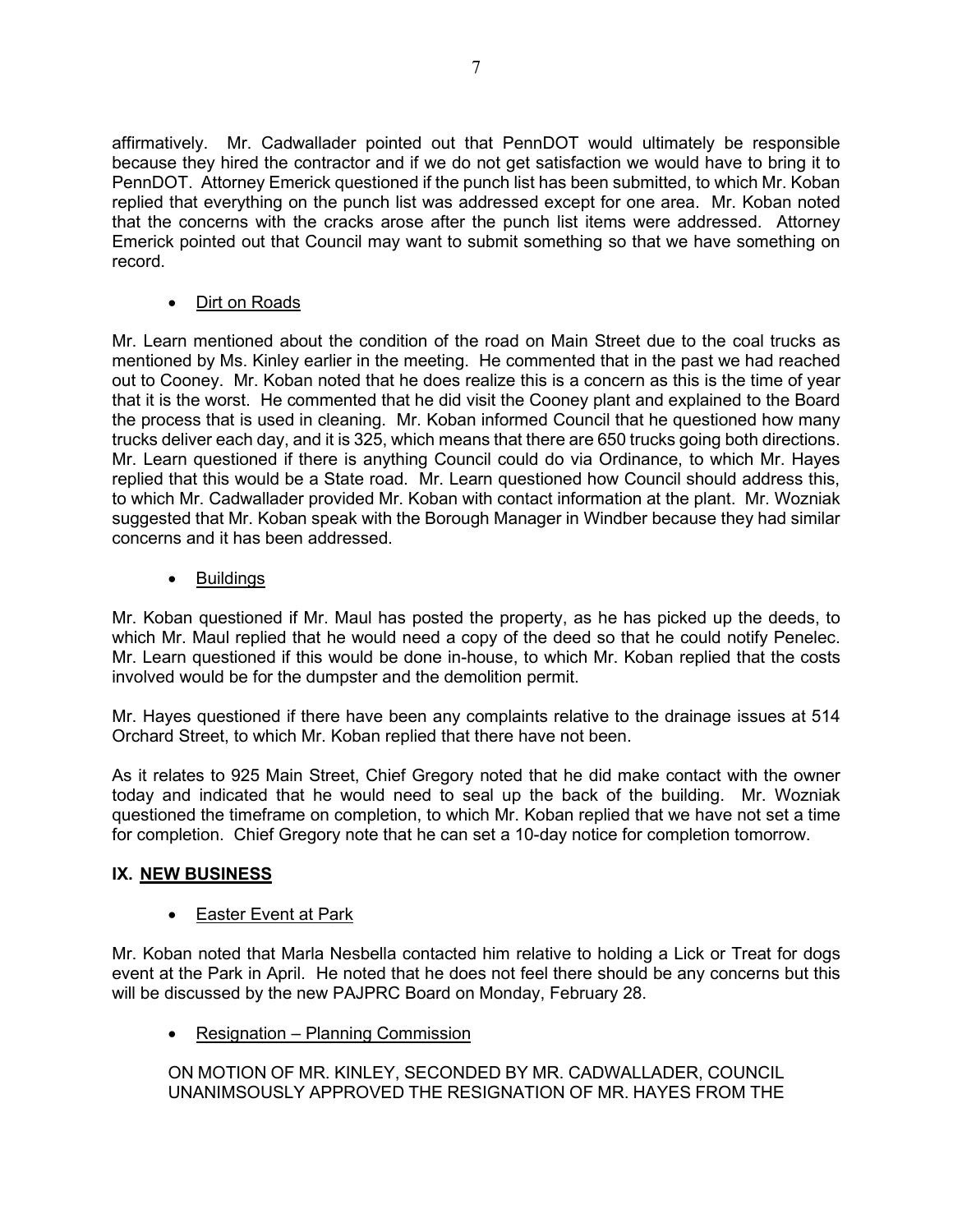PORTAGE AREA PLANNING COMMISSION. COUNCIL MEMBERS VOTING AFFIRMATIVELY INCLUDED MR. WOZNIAK, MR. CADWALLADER, MAYOR ROCKER-LIDWELL, MR. KINLEY, MRS. KISSELL, MR. LEARN AND MR. HAYES.

• Handicapped Parking Space

ON MOTION OF MRS. KISSELL, SECONDED BY MR. KINLEY, COUNCIL UNANIMSOUSLY AGREED TO THE ADVERTISING OF AN AMENDMENT TO AN ORDINANCE FOR A HANDICAP PARKING ZONE AT 1031 CALDWELL AVENUE. COUNCIL MEMBERS VOTING AFFIRMATIVELY INCLUDED MR. WOZNIAK, MR. CADWALLADER, MAYOR ROCKER-LIDWELL, MR. KINLEY, MRS. KISSELL, MR. LEARN AND MR. HAYES.

• Resignation - Mayor

ON MOTION OF MRS. KISSELL, SECONDED BY MR. WOZNIAK, COUNCIL UNANIMSOUSLY ACEPTED THE RESIGNATION OF MRS. ROCKER-LIDWELL AS MAYOR EFFECTIVE FEBRUARY 28, 2022. VIA A ROLL CALL VOTE, COUNCIL MEMBERS VOTING AFFIRMATIVELY INCLUDED MR. WOZNIAK, MR. CADWALLADER, MAYOR ROCKER-LIDWELL, MR. KINLEY, MRS. KISSELL, MR. LEARN AND MR. HAYES.

Mr. Koban commented that Mayor Rocker-Lidwell will definitely be missed and he thanked her for her service to the community.

## • Advertisement for Mayor

Mr. Koban commented that the advertisement for letters of interest would be to serve as Portage Borough Mayor until the next general election, which would be until 12/31/23, after which time the elected individual would fill the unexpired term until 12/31/2025.

ON MOTION OF MAYOR ROCKER-LIDWELL, SECONDED BY MR.<br>CADWALLADER. COUNCIL UNANIMSOUSLY AGREED TO THE CADWALLADER, COUNCIL UNANIMSOUSLY AGREED TO THE ADVERTISING FOR LETTERS OF INTEREST TO SERVE AS PORTAGE BOROUGH MAYOR. VIA ROLL CALL VOTE, COUNCIL MEMBERS VOTING AFFIRMATIVELY INCLUDED MR. WOZNIAK, MR. CADWALLADER, MAYOR ROCKER-LIDWELL, MR. KINLEY, MRS. KISSELL, MR. LEARN AND MR. HAYES.

• Water Authority Board Payment

Mr. Hayes noted that he feels Council should reconsider a previous request received from the Water Authority relative to increasing their Board payment to \$100 because of the increased amount of time Board members are spending with meetings, etc. Mr. Koban replied he did receive a request that this previous request be pulled off of the table.